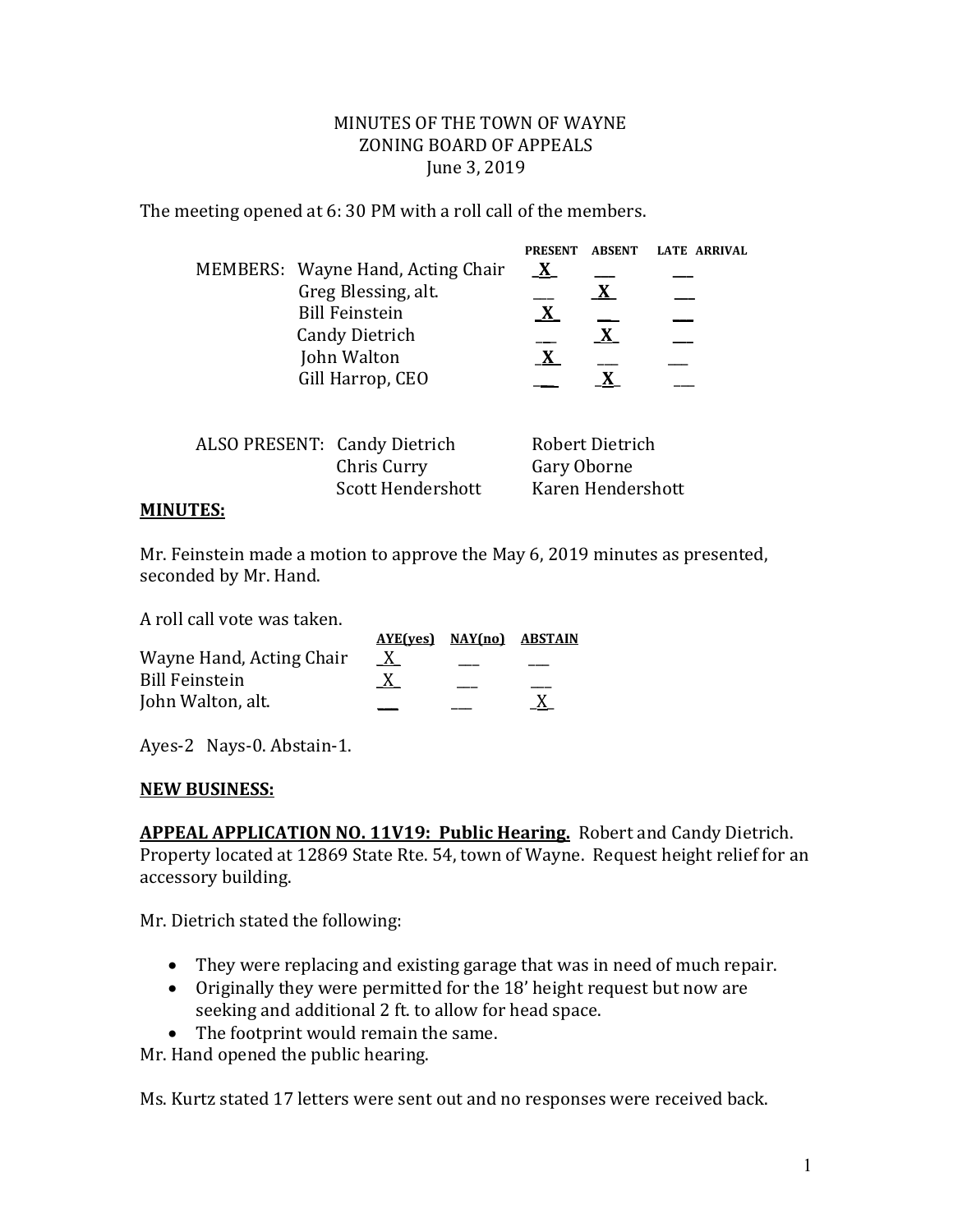Mr. Hand closed the public hearing as no one was present to express any concern.

Upon discussion, the following items were noted:

Upon review of pg. 5-4, #22, the requested relief would be for 5 ft.

The 5 test questions were then reviewed and answered as required by NYS.

- 1. Whether an undesirable change to the character of the neighborhood will take place or if it would be a detriment to nearby properties: No.
- 2. Whether benefit sought by applicant can be achieved by a feasible alternative to the variance: Yes
- 3. Whether the requested variance is substantial: No.
- 4. Would the variance have an adverse impact on the physical or environmental conditions in the neighborhood: No
- 5. Whether the alleged difficulty was self-created: Yes

It was then determined that the Benefit to the Applicant did outweigh the detriment to the Neighborhood or Community.

Mr. Feinstein made a motion to grant a 5 ft. height relief on Variance No. 11V19, based on the drawing submitted with the building permit dated 8/14/2018, edited and signed on 6/3/2019 by the applicant, seconded by Mr. Walton.

A roll call vote was taken.

| $\mathbf{X}$ |                         |
|--------------|-------------------------|
|              |                         |
|              |                         |
|              | AYE(ves) NAY(no) ABSAIN |

Ayes-3 Nays-0.

Mr. Dietrich signed the variance responsibilities and conditions sheet. (On file).

**APPEAL APPLICATION NO. 12V19:** Wayne Fire Department. Property located at 9997 County Rte. 87, town of Wayne. Request for a lighted sign.

Mr. Curry was present to represent the Wayne Fire Department and stated:

• They would like to replace the old sign that is currently in use with a smaller lighted digital sign that was programable and could easily display community events or news.

Mr. Hand reviewed pages 3-6 through 3-9 section 2 regarding signs, emphasizing 2.b. Prohibited Signs and Devices with Mr. Curry.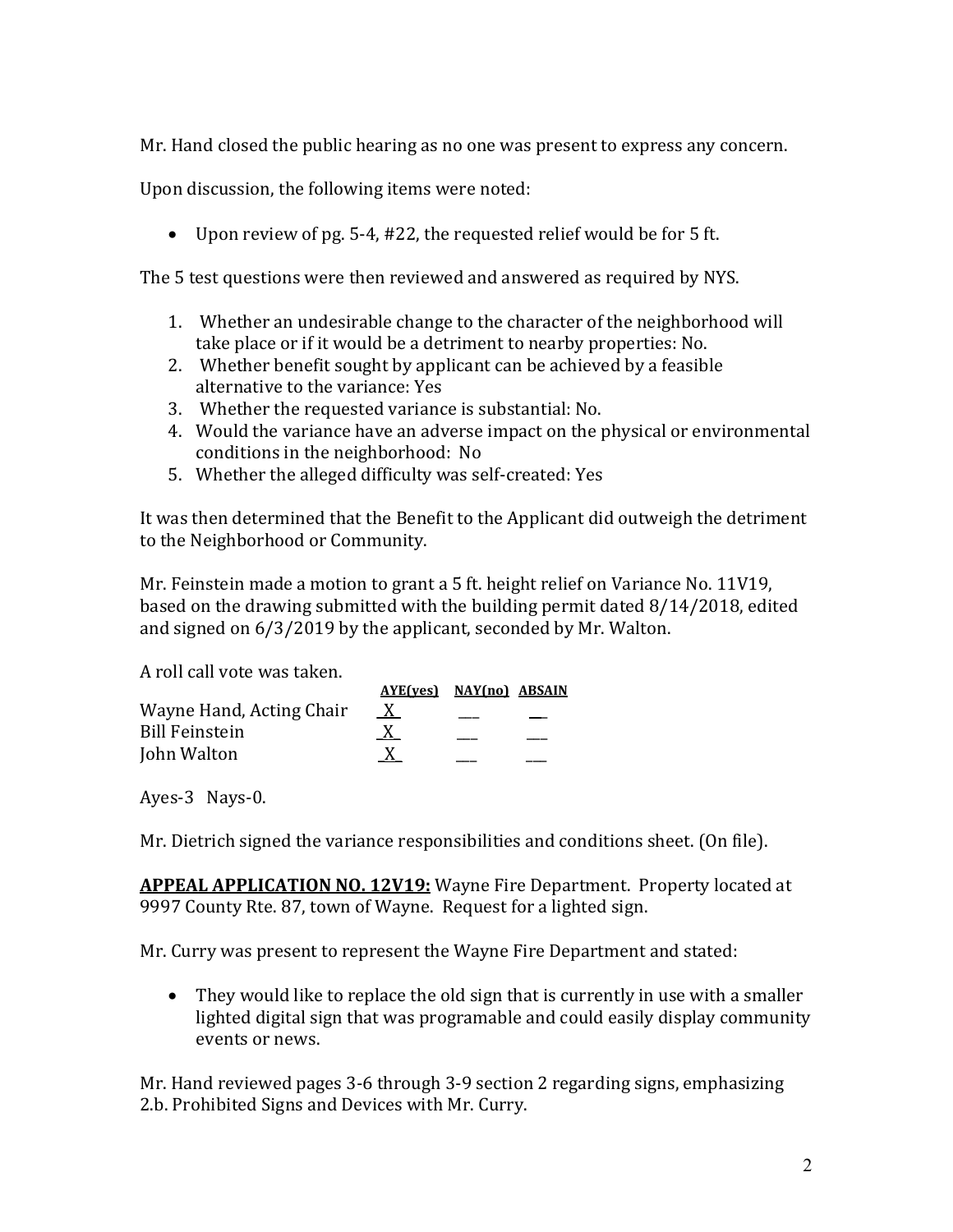Mr. Hand opened the public hearing.

Mr. Hendershott stated it was a good idea.

Mr. Oborne stated as long as the sign wasn't flashing, he was in favor of the new sign.

Ms. Kurtz stated 36 letters were sent out and no replies were received back.

Upon review, the following items were noted:

- The replacement sign would be smaller than the existing sign and less than 40 sq. ft.
- A proposed sign cannot have any of the sign attributes prohibited in the LUR, without a use variance.
- Originally the application was for a Use Variance.

Upon further discussion and reading of the current LUR, it was noted that the sign and the noted display programming which would be used did not require either a Use or Area Variance, but only a permit.

Mr. Curry was instructed and acknowledged that no flashing or pulsating lights were to be used in the display.

**APPEAL APPLICATION NO. 13V19:** Scott Hendershott. Property located at 4310 Zemeic Rd. town of Wayne. Request height relief for accessory building greater than 18 ft.

Mr. Hendershott was present to state:

- They were requesting a height relief of 9 ft. for the proposed garage.
- The extra height would allow for extra storage and not for living space at this time.
- The existing older garage would be moved onto their adjacent 10-acre lot.
- Currently they are using an existing cottage for storage and plan to demolish it after the new garage is constructed.
- The proposed garage will have both plumbing and electric.
- A new leach field was put in on the 10-acre lot that will eventually service both the blue cottage and new garage.

Mr. Hand opened the public hearing.

Ms. Kurtz stated 7 letters were sent out and 7 responses received back stating they had no issues with this request. (On file).